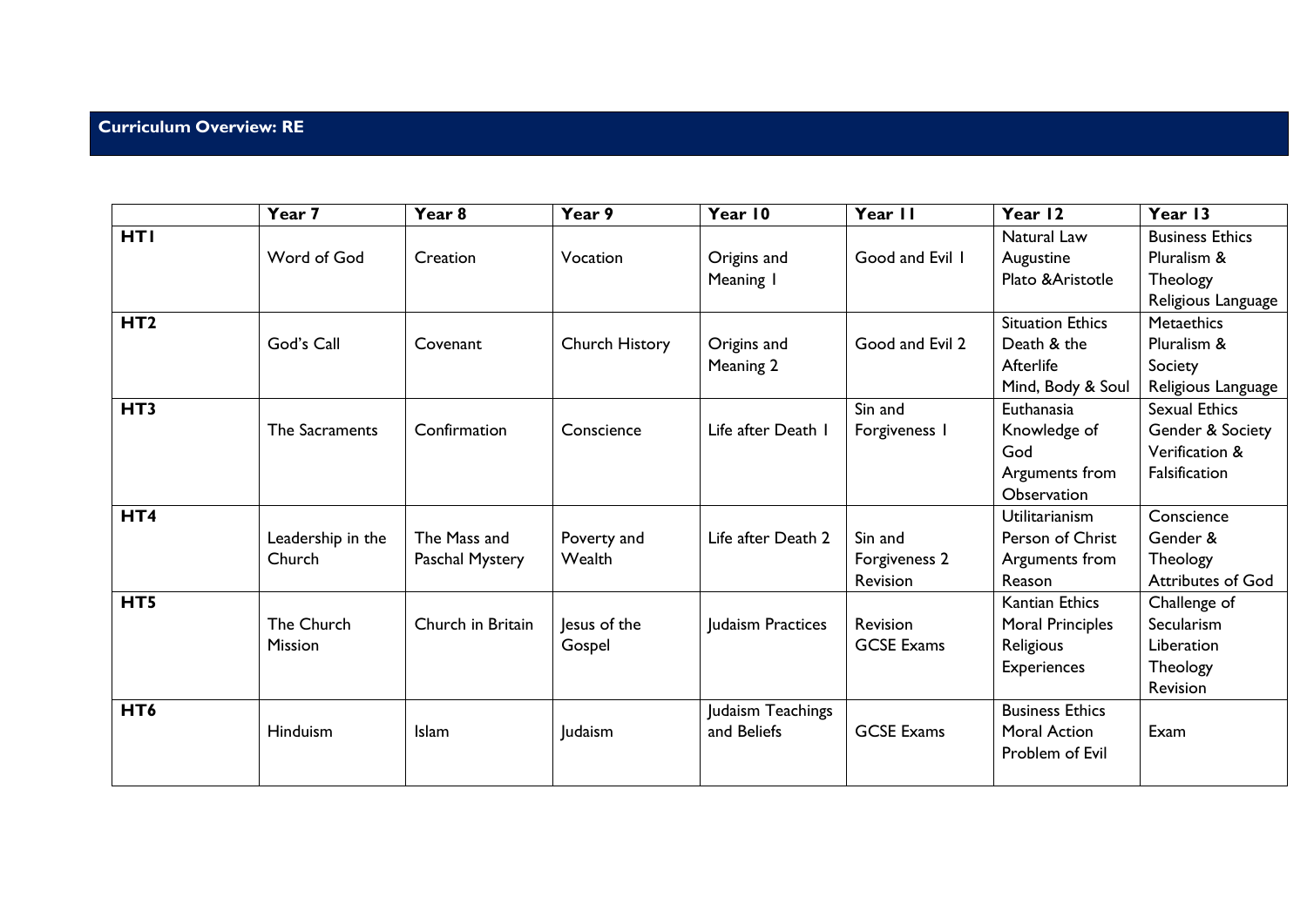| <b>TERM</b>     | <b>Yr12 CORE RE</b>                                             | <b>Y13 CORE RE</b>             |
|-----------------|-----------------------------------------------------------------|--------------------------------|
| HT1             | Family relationships - LMA                                      | Sycamore-LMA                   |
|                 | Science and Religion - Friend or Foe -NGN                       | Sycamore-PBE                   |
|                 | Does God exist, and do we have the right to play God-EMR        | <b>Ethics and Justice-EMR</b>  |
|                 | Selfless or Selfish Act- BJH                                    | Influential People-BJH         |
|                 | History of Philosophy - ABL                                     | Poverty and Wealth - VTD       |
|                 | Poverty and Wealth - VTD                                        | Sycamore - KWE                 |
|                 | Cults and Christianity KWE                                      |                                |
| HT <sub>2</sub> | Family relationships - LMA                                      | Family and parenting -LMA      |
|                 | Science and Religion - The issue of Creation -NGN               | Sycamore-PBE                   |
|                 | Does God exist, and do we have the right to play God-EMR        | <b>Ethics and Justice- EMR</b> |
|                 | Selfless or Selfish Act- BJH                                    | Influential People-BJH         |
|                 | History of Philosophy - ABL                                     | Poverty and Wealth - VTD       |
|                 | Poverty and Wealth - VTD                                        | Sycamore - KWE                 |
|                 | Cults and Christianity - KWE                                    |                                |
| HT <sub>3</sub> | Family relationships - LMA                                      | Family and parenting -LMA      |
|                 | Science and Religion - Evolution & Genesis -NGN                 | Sycamore-PBE                   |
|                 | Does God exist, and do we have the right to play God-EMR        | <b>Ethics and Justice-EMR</b>  |
|                 | Selfless or Selfish Act- BJH                                    | Influential People- BJH        |
|                 | History of Philosophy - ABL                                     | Poverty and Wealth - VTD       |
|                 | Poverty and Wealth - VTD                                        | Sycamore - KWE                 |
|                 | <b>Cults and Christianity - KWE</b>                             |                                |
| HT4             | Family relationships - LMA                                      | Family and parenting-LMA       |
|                 | Science and Religion - Should Creationism be taught in Schools? | Sycamore-PBE                   |
|                 | -NGN                                                            | <b>Ethics and Justice-EMR</b>  |
|                 | Does God exist, and do we have the right to play God-EMR        | Influential People-BJH         |
|                 | Selfless or Selfish Act- BJH                                    | Poverty and Wealth - VTD       |
|                 | History of Philosophy - ABL                                     | Sycamore - KWE                 |
|                 | Poverty and Wealth - VTD                                        |                                |
|                 | Cults and Christianity - KWE                                    |                                |